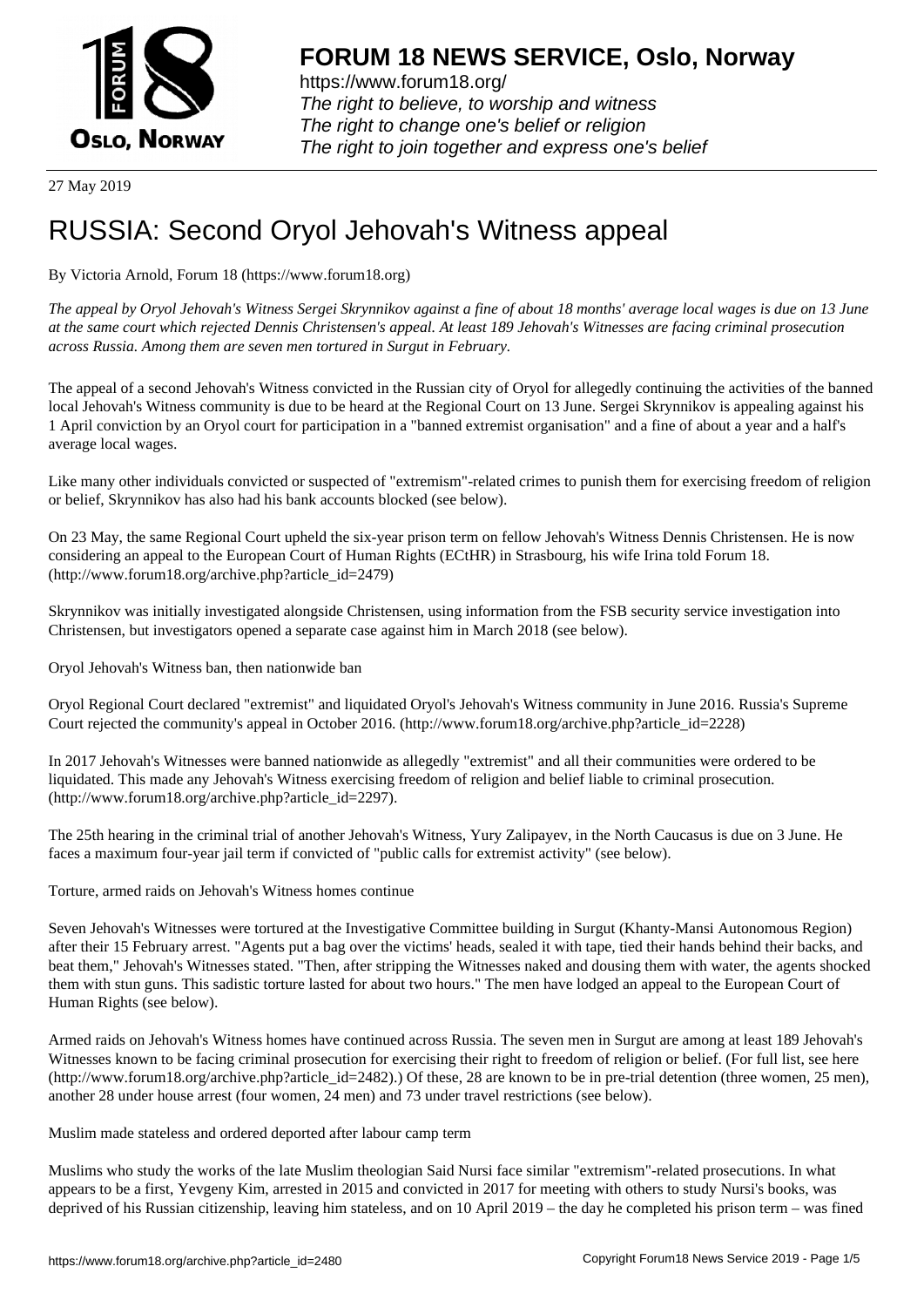Oryol conviction, large fine

After 35 hearings over eight months, another Jehovah's Witness from Oryol, Sergei Vladimirovich Skrynnikov (born 30 October 1962), was found guilty of "extremist activity" at the city's Railway District Court on 1 April.

Judge Gleb Noskov handed him a fine of 350,000 Roubles under Criminal Code Article 282.2, Part 2 ("Participation in a banned extremist organisation") for allegedly continuing the activities of the Oryol Jehovah's Witness community, banned as "extremist" in 2016. The fine represents about a year and a half's average wage in Oryol for those in formal work.

Skrynnikov was initially investigated alongside Dennis Christensen, but investigators opened a separate criminal case against him in March 2018. The evidence against him came from the FSB security service's investigation of Christensen. (http://www.forum18.org/archive.php?article\_id=2373)

According to an Investigative Committee statement of 20 February 2018, Skrynnikov was accused of attending a Jehovah's Witness meeting at which he made "a public speech containing propaganda of the banned organisation".

Under Criminal Code Article 282.2, Part 2, Skrynnikov could have received a fine of up to 600,000 Roubles, compulsory labour for up to four years, or a prison term of two to six years.

Skrynnikov lodged an appeal against his conviction on 9 April 2019. This is due to be considered at Oryol Regional Court on 13 June, Jehovah's Witnesses told Forum 18.

Skrynnikov has been under travel restrictions since 13 March 2018. On 27 March 2018, investigators had his name added to the Federal Financial Monitoring Service (Rosfinmonitoring) "List of Terrorists and Extremists", whose accounts banks are obliged to freeze, apart from small transactions.

Ongoing trial in North Caucasus

The criminal trial of Yury Viktorovich Zalipayev (born 8 October 1962) at Maysky District Court (Republic of Kabardino-Balkariya) continued throughout April with the questioning of defence witnesses, and into May with the examination of audio recordings of religious meetings in which Zalipayev participated. Jehovah's Witnesses say that there was no evidence in these recordings of any expressions of religious hatred.

Judge Yelena Kudryavtseva has also examined the phone records of prosecution witnesses, which, Jehovah's Witnesses state, suggest that they "acted under the direction" of an FSB security service officer and only attended religious meetings on his instructions.

Zalipayev has undergone 24 hearings so far, with the next due on 3 June 2019.

Zalipayev remains accused of "Public calls for extremist activity" (Criminal Code Article 280, Part 1), which carries a maximum punishment of four years' imprisonment plus a ban on specific activity.

Zalipayev has already been acquitted under Criminal Code Article 282, Part 1 ("Actions directed at the incitement of hatred [nenavist] or enmity [vrazhda], as well as the humiliation of an individual or group of persons on the basis of sex, race, nationality, language, origin, attitude to religion, or social group") in connection with the partial decriminalisation of this offence.

Although prosecutors had themselves requested that the Criminal Code Article 282, Part 1 charge be dropped, they still appealed against the judge's decision to recognise Zalipayev's right to rehabilitation and compensation. The Supreme Court of Kabardino-Balkariya, however, upheld the lower court's ruling on 15 March 2019.

Zalipayev remains under travel restrictions, but his name has not been added to the Rosfinmonitoring "List of Terrorists and Extremists".

## Torture in Surgut

Seven Jehovah's Witnesses have stated that they were tortured at the Investigative Committee building in Surgut (Khanty-Mansi Autonomous Region) after being arrested on 15 February.

When they refused to give any information on fellow believers, investigators subjected them to electric shocks, beatings, and attempted suffocation. Investigators continued to question them throughout: "Where are Jehovah's Witness meetings held? Who attends the meetings? What are the elders' names? What is your mobile phone password?"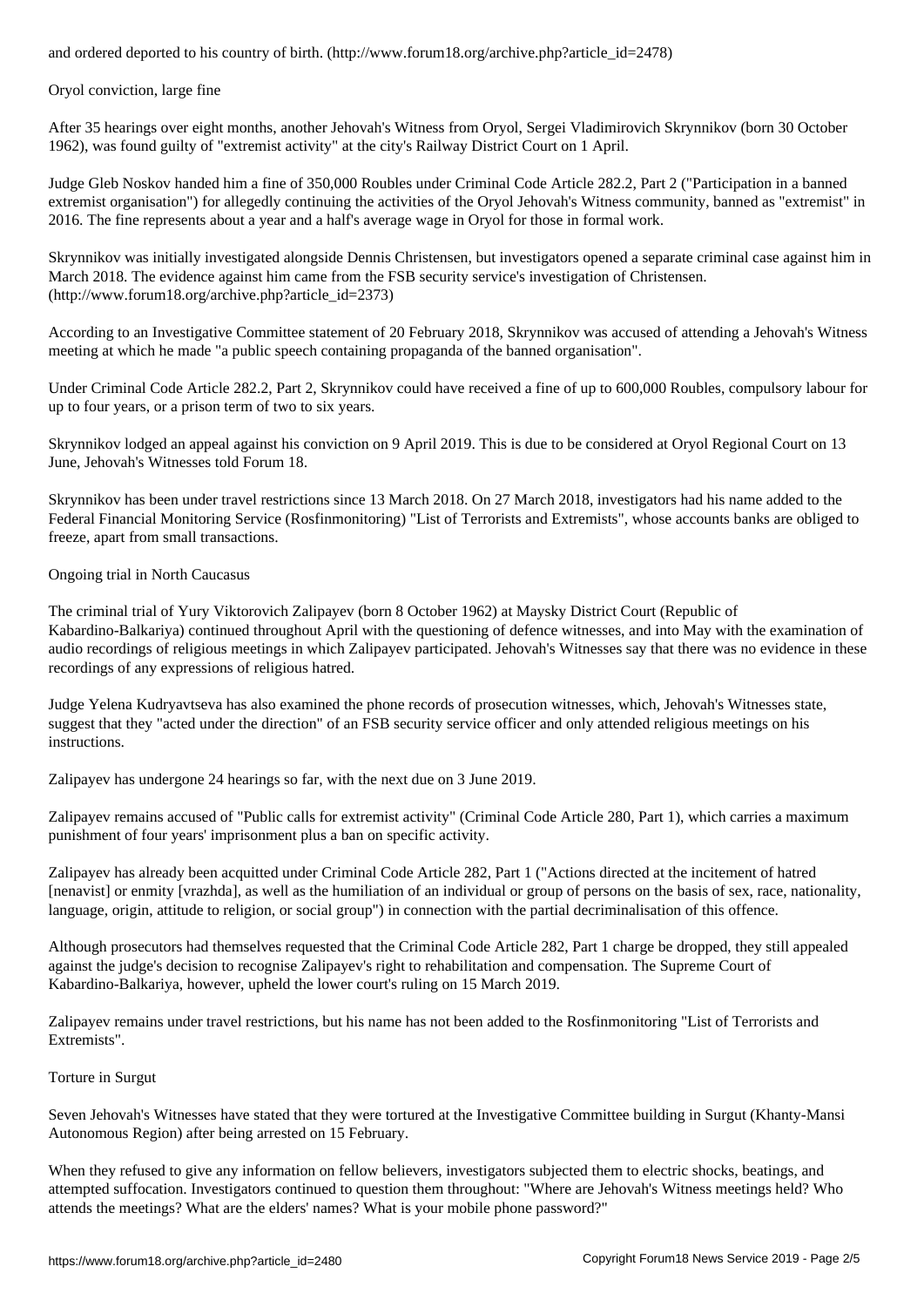According to the jw-russia website, after the only legal representative in the room left, "Agents put a bag over the victims' heads, sealed it with tape, tied their hands behind their backs, and beat them," Jehovah's Witnesses stated. "Then, after stripping the Witnesses naked and dousing them with water, the agents shocked them with stun guns. This sadistic torture lasted for about two hours."

All those who state they were tortured have now been released from detention. They have had their injuries documented by doctors, and are seeking redress for their treatment.

The United Nations (UN) Convention against Torture and Other Cruel, Inhuman or Degrading Treatment or Punishment, which Russia (as the Soviet Union) ratified in 1987, defines torture as: "any act by which severe pain or suffering, whether physical or mental, is intentionally inflicted on a person for such purposes as obtaining from him or a third person information or a confession, punishing him for an act he or a third person has committed or is suspected of having committed, or intimidating or coercing him or a third person, or for any reason based on discrimination of any kind, when such pain or suffering is inflicted by or at the instigation of or with the consent or acquiescence of a public official or other person acting in an official capacity".

Under Article 6 of the Convention, Russia is obliged to arrest any person suspected on good grounds of having committed torture. Under Article 4, Russia is obliged to try them under criminal law which makes "these offences punishable by appropriate penalties which take into account their grave nature". No such arrests or prosecutions of the torturers, or those who facilitated the torture, are known to have happened.

Similarly, no arrests or prosecutions of the officials who tortured Muslim prisoner of conscience Yevgeny Kim, or those who facilitated this (http://www.forum18.org/archive.php?article\_id=2332), are known to have happened. However, Kim himself was deprived of his Russian citizenship, leaving him stateless, and on 10 April 2019 – the day he completed his labour camp term – was fined and ordered deported to his country of birth (http://www.forum18.org/archive.php?article\_id=2478).

The seven tortured Jehovah's Witnesses lodged an appeal to the European Court of Human Rights (ECtHR) in Strasbourg on 25 February (Loginov and others versus Russia, Application No. 10618/19). The Court sent the Russian government a request for "factual information" on the case on 26 February. Russia "submitted the requested information" on 18 March, Court officials told Forum 18 on 27 May.

On 25 February, Andrey Babushkin, a member of the Presidential Human Rights Council and chair of the Commission to Support Public Monitoring Commissions, demanded an end to the violent treatment of Jehovah's Witnesses in Surgut. In a statement to the General Prosecutor's Office, the head of the Investigative Committee, and the Public Monitoring Commission for the Khanty-Mansi Autonomous Region, he insisted that a criminal case be opened against the investigators responsible.

After a subsequent internal investigation, the Investigative Committee refused to open a criminal case, but on 14 May, the Khanty-Mansi Autonomous Region's Prosecutor's Office insisted on a fresh examination of the Jehovah's Witnesses' complaints.

Numbers facing prosecution continue to rise

The Surgut torture victims are among a total of 189 people now facing criminal prosecution (including Yury Zalipayev, already on trial), as armed raids on Jehovah's Witness homes have continued across Russia. Investigators have also arrested some people at their workplaces. Many have spent long periods in detention or under house arrest. None has yet been brought to court, although officials have informed several people that the investigations of their cases have now been completed.

For a full list of those facing criminal prosecution, see here (http://www.forum18.org/archive.php?article\_id=2482).

Between January 2018 and May 2019, raids have taken place in the following 36 of Russia's 83 federal subjects (not counting Russian-occupied Crimea and Sevastopol): Amur, Arkhangelsk, Republic of Bashkortostan, Belgorod, Ivanovo, Jewish Autonomous Region, Kamchatka, Kemerovo, Khabarovsk, Republic of Khakasiya, Khanty-Mansi Autonomous Region, Kirov, Kostroma, Krasnoyarsk, Magadan, Republic of Mordoviya, Murmansk, Novosibirsk, Omsk, Orenburg, Oryol, Penza, Perm, Primorye, Pskov, Rostov, Republic of Sakha-Yakutiya, Sakhalin, Saratov, Smolensk, Stavropol, Sverdlovsk, Republic of Tatarstan, Tomsk, Ulyanovsk, and Volgograd.

Forty-one women and 148 men are thought to have consequently been charged or named as suspects under Criminal Code Article 282.2, Part 1 ("Organisation of"), or Part 2 ("Participation in") ("the activity of a social or religious association or other organisation in relation to which a court has adopted a decision legally in force on liquidation or ban on the activity in connection with the carrying out of extremist activity"), or Part 1.1 ("Inclination, recruitment or other involvement of a person in an extremist organisation"), as well as Criminal Code Article 282.3, Part 1 ("Financing of extremist activity").

Twenty-eight people are known to be in pre-trial detention (three women, 25 men). Another 28 are under house arrest (four women, 24 men) and 73 under travel restrictions (28 women, 45 men). Officials have placed 16 people (one woman, 15 men) under specific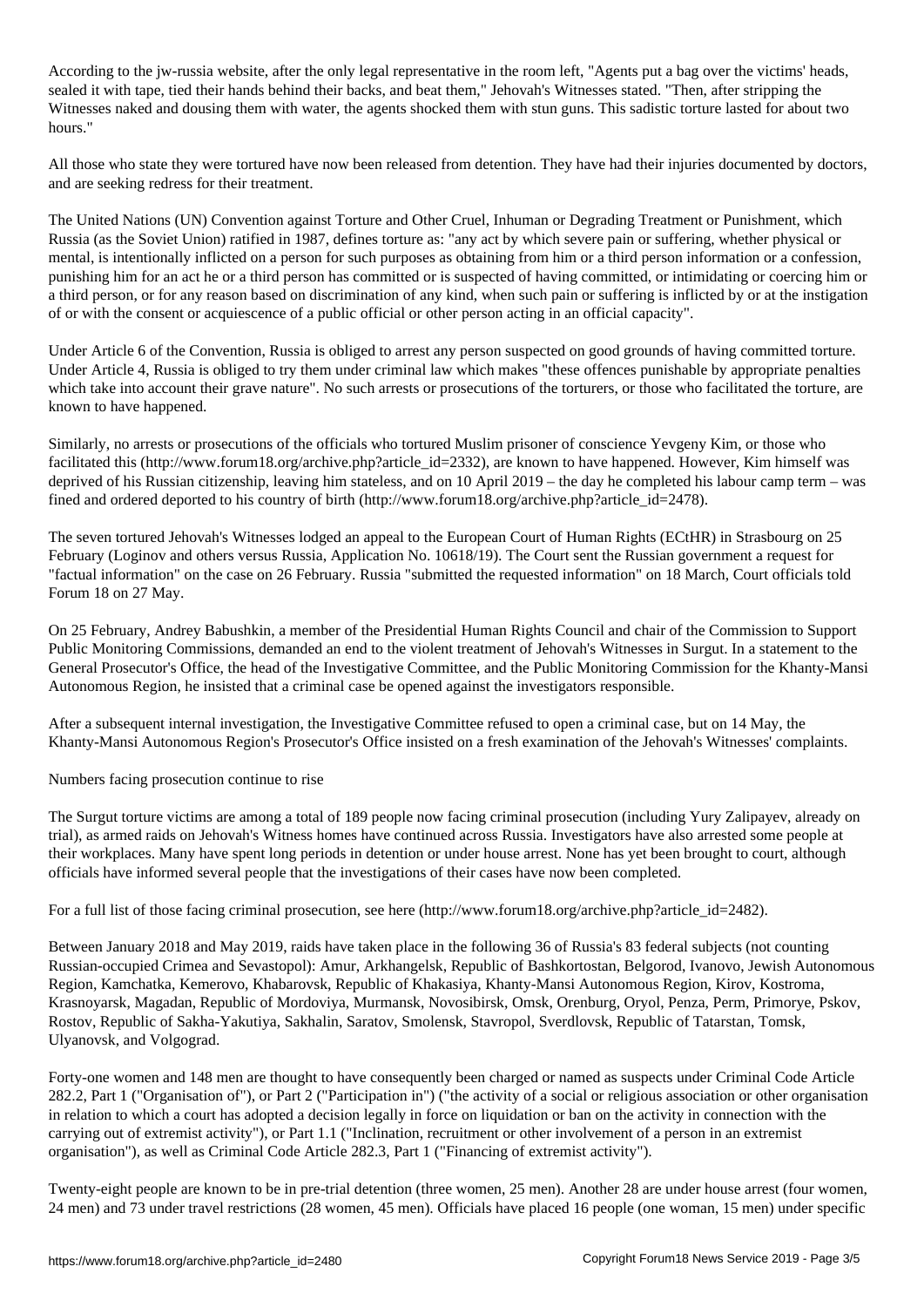under an obligation to appear before investigators promptly when summoned. Thirty-five people (five women, 30 men) appear to be under no restrictions. The status of a further five men is currently unknown.

Officials have had 71 of these people added to the Federal Financial Monitoring Service (Rosfinmonitoring) "List of Terrorists and Extremists", whose assets banks are obliged to freeze, except for small transactions (Dennis Christensen and Sergei Skrynnikov also appear on the List).

Six people are on the Interior Ministry's federal wanted list as their whereabouts are unknown. Two of them – Fail Samigullovich Shangareyev (born 16 December 1960) and Olga Timofeyevna Sandu (born 31 March 1984) - are known to have left Russia.

## Raids and arrests

The 2018 and 2019 raids have fallen into a pattern. Officials from a variety of agencies, including armed men in masks and body armour, arrive at Jehovah's Witnesses' addresses usually late at night or early in the morning. The occupants are sometimes made to lie on the floor or face the wall while the officers search their homes.

Officers then confiscate a similar range of possessions – phones, other electronic devices, bank cards, personal photographs, and books – and take the Jehovah's Witnesses, including children and the elderly, to a police station, FSB office, or Investigative Committee branch for questioning.

Such questioning can last for several hours, after which most people are released (some under travel restrictions). Others are kept in temporary detention until investigators decide whether to apply to a court for longer-term restrictive measures – they must do this within 48 hours of the initial detention.

A judge then decides whether to grant an investigator's request to place an individual in detention or under house arrest. An initial period of detention/house arrest lasts for two months from the date the criminal case was opened (usually on or shortly before the date of the raid). Towards the end of this period, investigators must apply to the court again to seek an extension. Detainees themselves may appeal to a higher court to have these restrictive measures lifted or reduced – on occasion, such appeals have been successful.

## "Extremism" charges

Jehovah's Witnesses have largely been charged (or named as suspects) under Criminal Code Article 282.2, Part 1 or Part 2 ("Organisation of" or "Participation in the activities of a banned extremist organisation"). For exercising their right to freedom of religion and belief by meeting for worship, they stand accused of "continuing the activities" of the Jehovah's Witness Administrative Centre and its subsidiary local organisations, all of which the Russian Supreme Court ruled "extremist" and ordered liquidated in April 2017.

Investigators have also charged a few individuals under Criminal Code Article 282.3, Part 1 ("Financing of extremist activity"), or Criminal Code Article 282.2, Part 1.1 ("Inclination, recruitment or other involvement of a person in an extremist organisation").

These prosecutions are happening despite the Supreme Court judges' insistence when they issued the ruling that it "does not amount to prohibition of the religion of Jehovah's Witnesses as such", and despite the fact that the Russian government has twice claimed that the ban "does not contain a restriction or prohibition on individual profession of [Jehovah's Witness] teachings". (END)

Full reports on freedom of thought, conscience and belief in Russia (http://www.forum18.org/archive.php?query=&religion=all&country=10)

For more background see Forum 18's survey of the general state of freedom of religion and belief in Russia (http://www.forum18.org/archive.php?article\_id=2246), as well as Forum 18's survey of the dramatic decline in this freedom related to Russia's Extremism Law (http://www.forum18.org/archive.php?article\_id=2215).

A personal commentary by Alexander Verkhovsky, Director of the SOVA Center for Information and Analysis http://www.sova-center.ru, about the systemic problems of Russian anti-extremism legislation (http://www.forum18.org/archive.php?article\_id=1468)

Forum 18's compilation of Organisation for Security and Co-operation in Europe (OSCE) freedom of religion or belief commitments (http://www.forum18.org/archive.php?article\_id=1351)

Follow us on Twitter @Forum\_18 (http://twitter.com/forum\_18)

Follow us on Facebook @Forum18NewsService (http://www.facebook.com/Forum18NewsService)